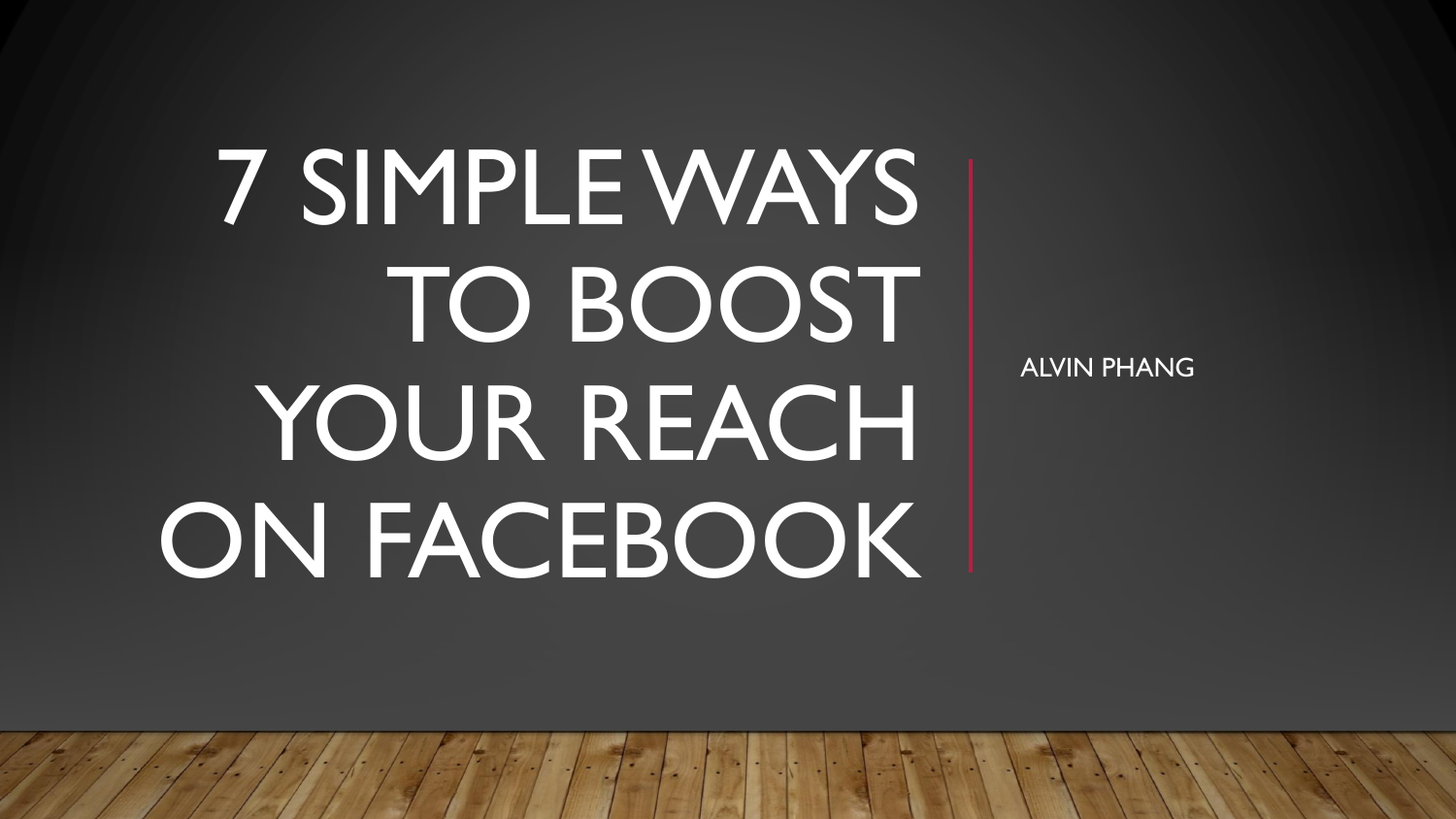#### WHY YOU SHOULD LEARN FROM ME AND HOW I CAN HELP YOU

- Alvin Phang (Singaporean)
- Evangelist & Internet Marketer Since 2006 (14 Years)
- Promoting Jesus @ GatherFaith.com
- Instructor & Coach to 23,399 Students in 160 Countries
- Ministry FB.com/GatherFaith ( 36,338 Fans )

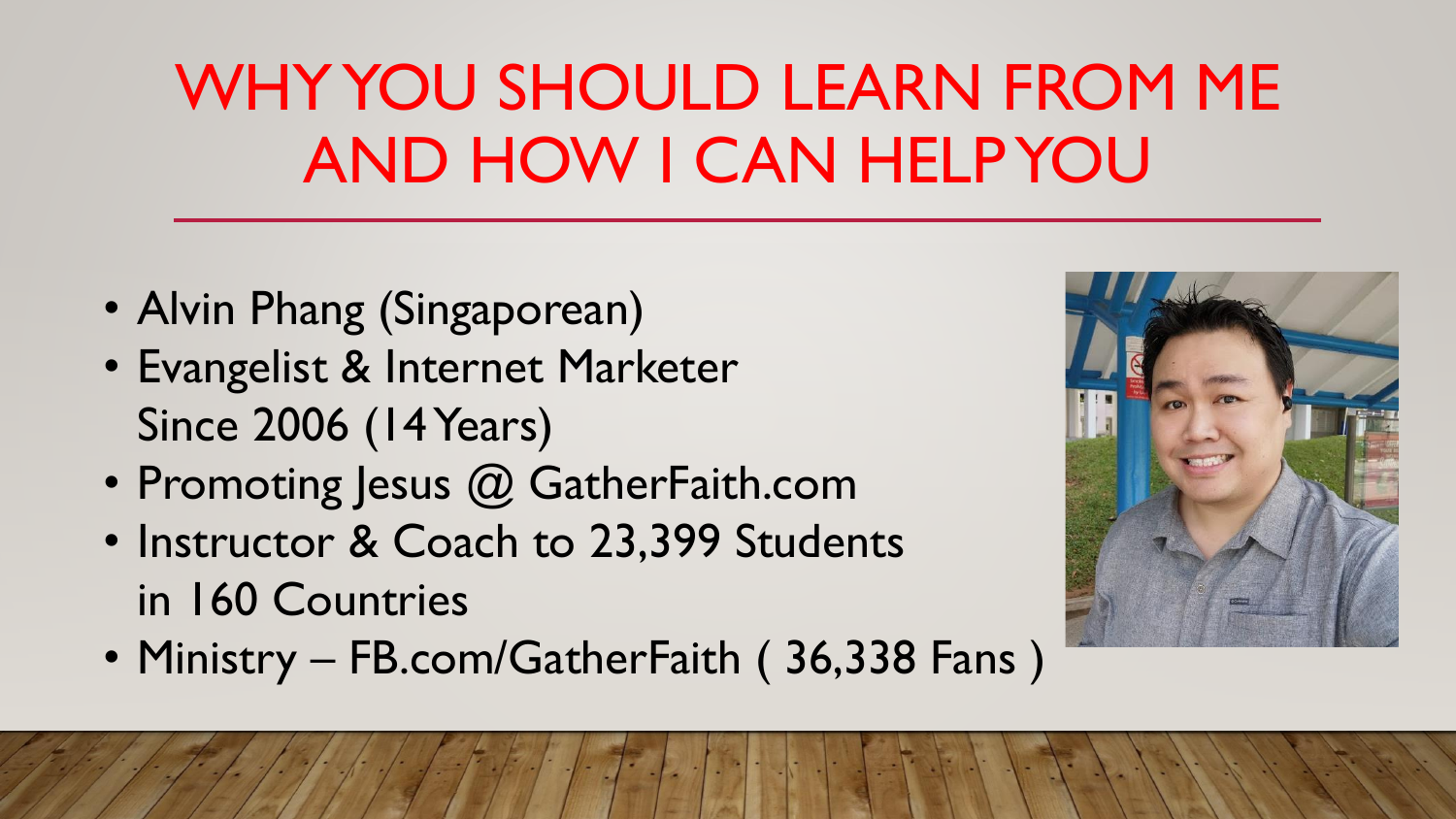| <b>CO</b> 141          |              | 95 Comments . 17 Shares | 009 114                | 78 Comments . 21 Shares |                     |
|------------------------|--------------|-------------------------|------------------------|-------------------------|---------------------|
| <b>Q</b> Love          | Comment<br>U | $\mathcal{D}$ Share     | <b>O</b> Love          | Comment                 | $\mathcal{D}$ Share |
| 2,594 people reached > |              | <b>Boost Post</b>       | 2,518 people reached > |                         | <b>Boost Post</b>   |

#### STAY STILL THE END AND I WILL SHOW YOU HOW TO CREATE A VIRAL POST WITHOUT SPENDING A SINGLE CENT ON ADS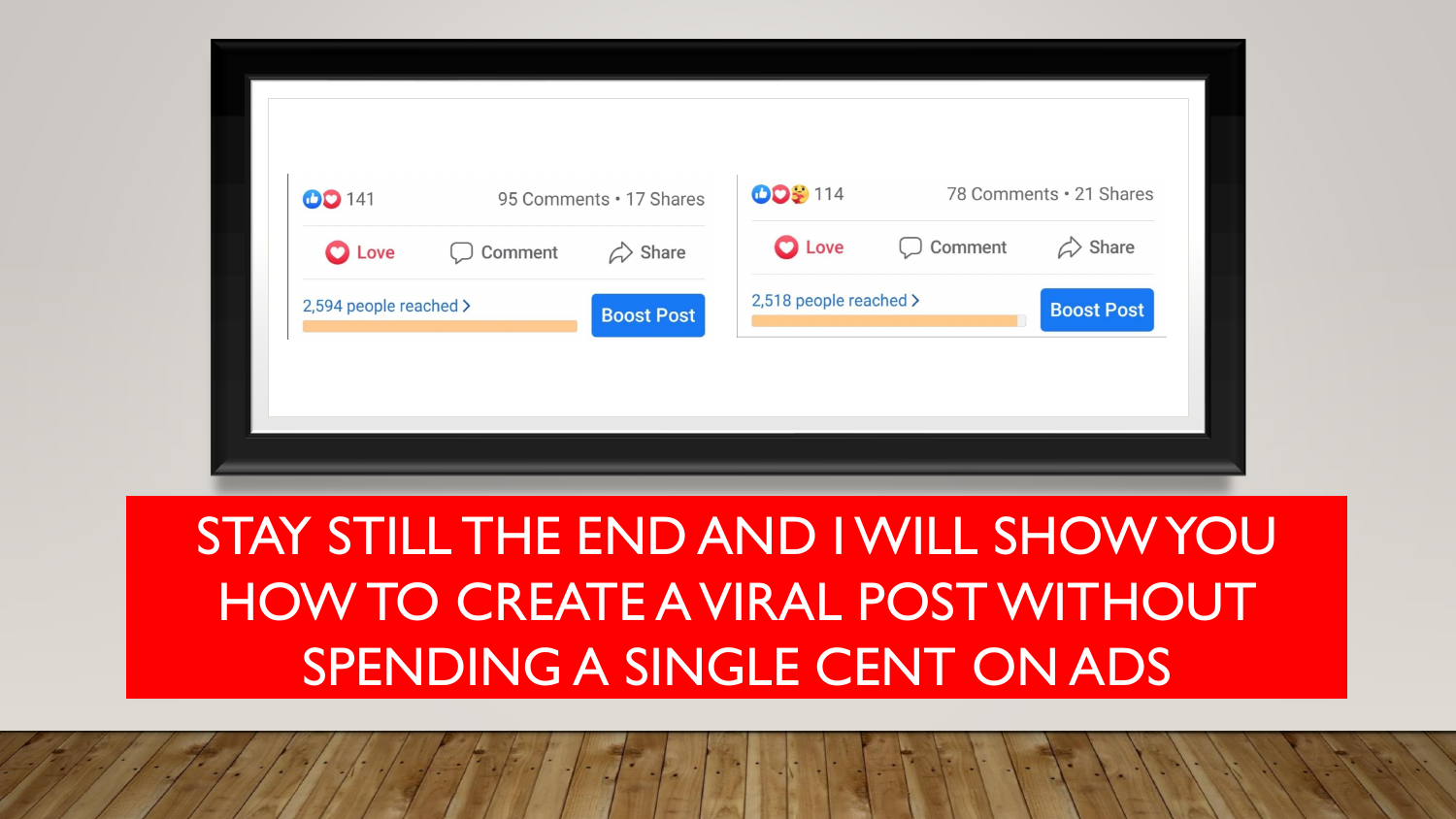## MY GOAL IS TO BLESS YOU WITH THESE TIPS SO YOU CAN IMPROVE YOUR REACH ON FACEBOOK

'It is more blessed to give than to receive.' – ACTS 20:35B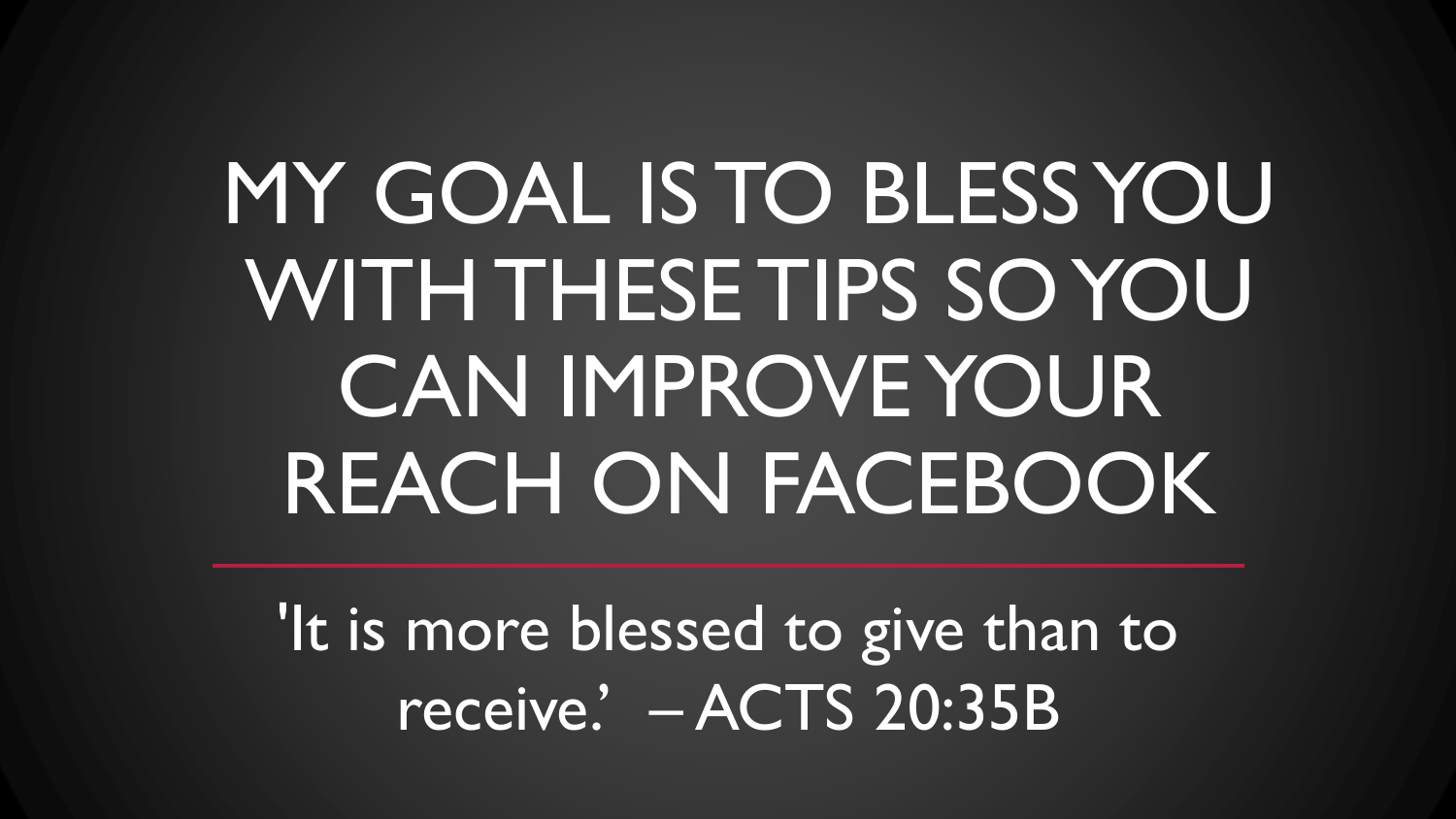## FACEBOOK FACTS YOU SHOULD BE AWARE OF

- For most Fan Pages, organic reach is typically only **1 to 2%**
	- This means that for a Fan page with 10k followers, each post reaches 100 to 200 people at the most.
- For Personal Profile Pages, reach is unknown
	- However, the more people engage with your personal content, the higher the chances they will see what you post on their Facebook feed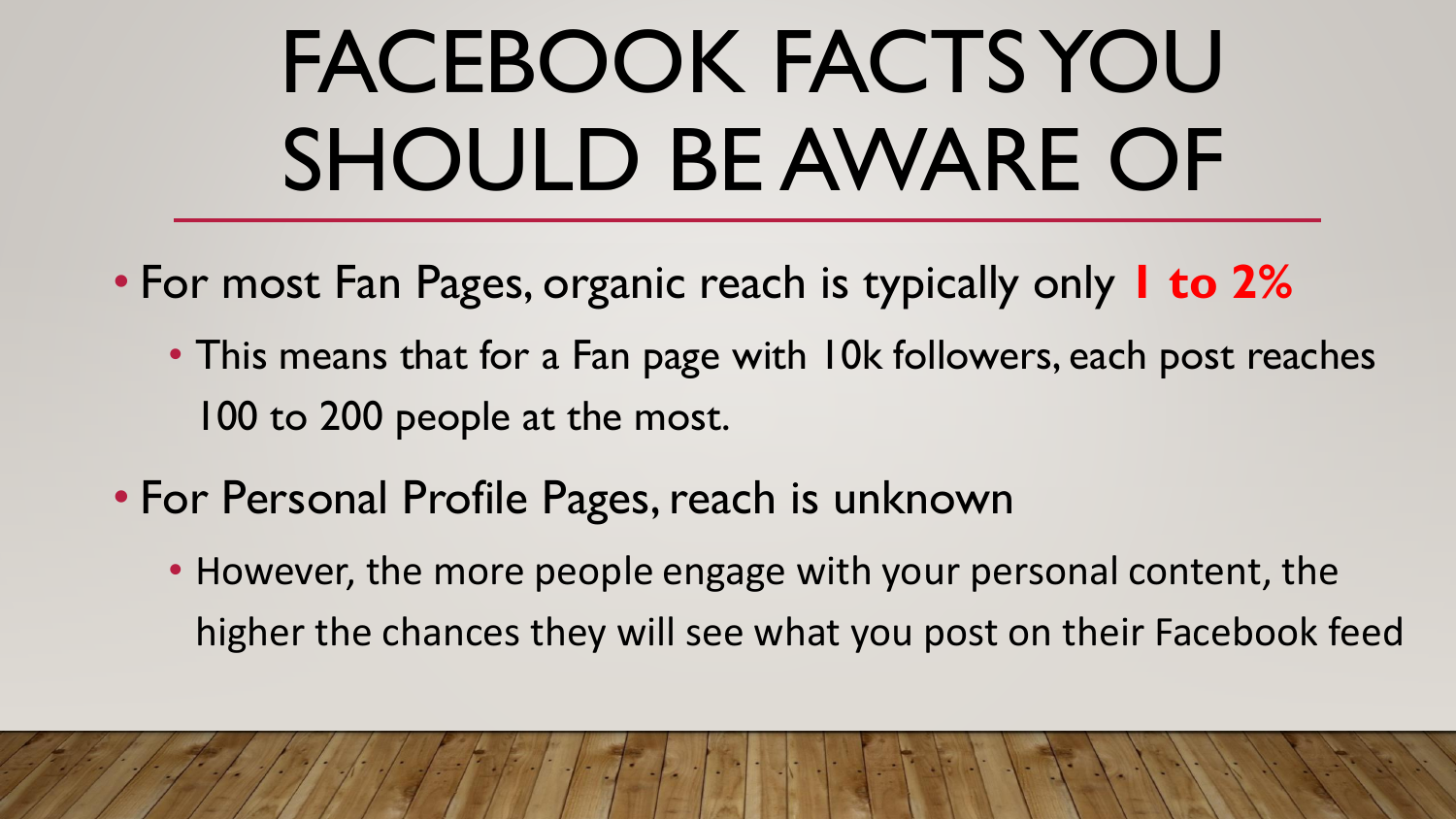## FACEBOOK FACTS YOU SHOULD BE AWARE OF

- The time of day that you post your content matters.
- The type of content you post, (video, photo, link, or text) also plays a part in how much reach your page will get.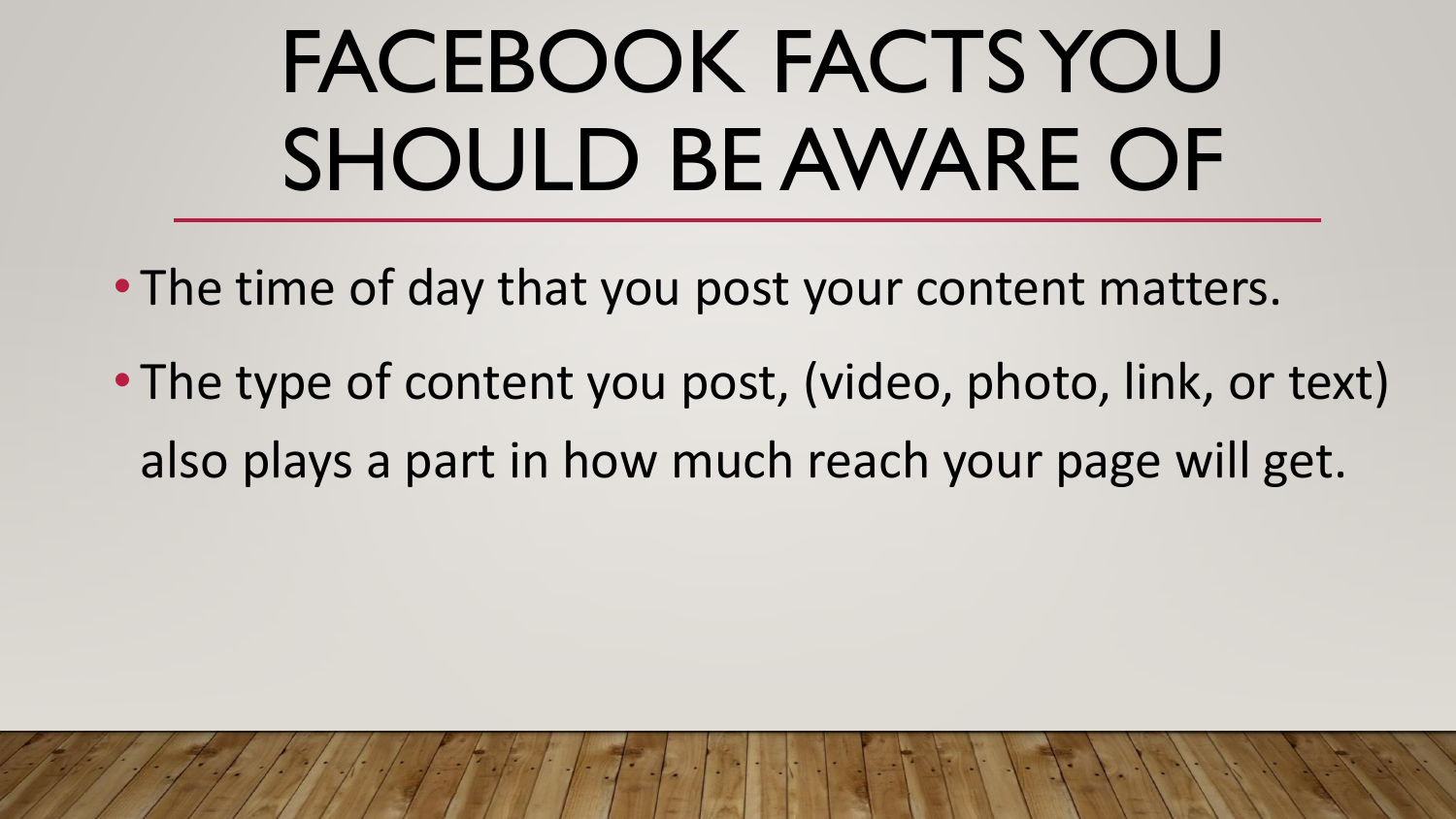## TIP #1 – ALWAYS ASK FOR ENGAGEMENTS

- Facebook loves engagements!
- The more engagements you have on your page, the more likely it is that Facebook will show any future content you post to your viewers online.
- At the end of every post, always ask for at least one or two forms of engagement.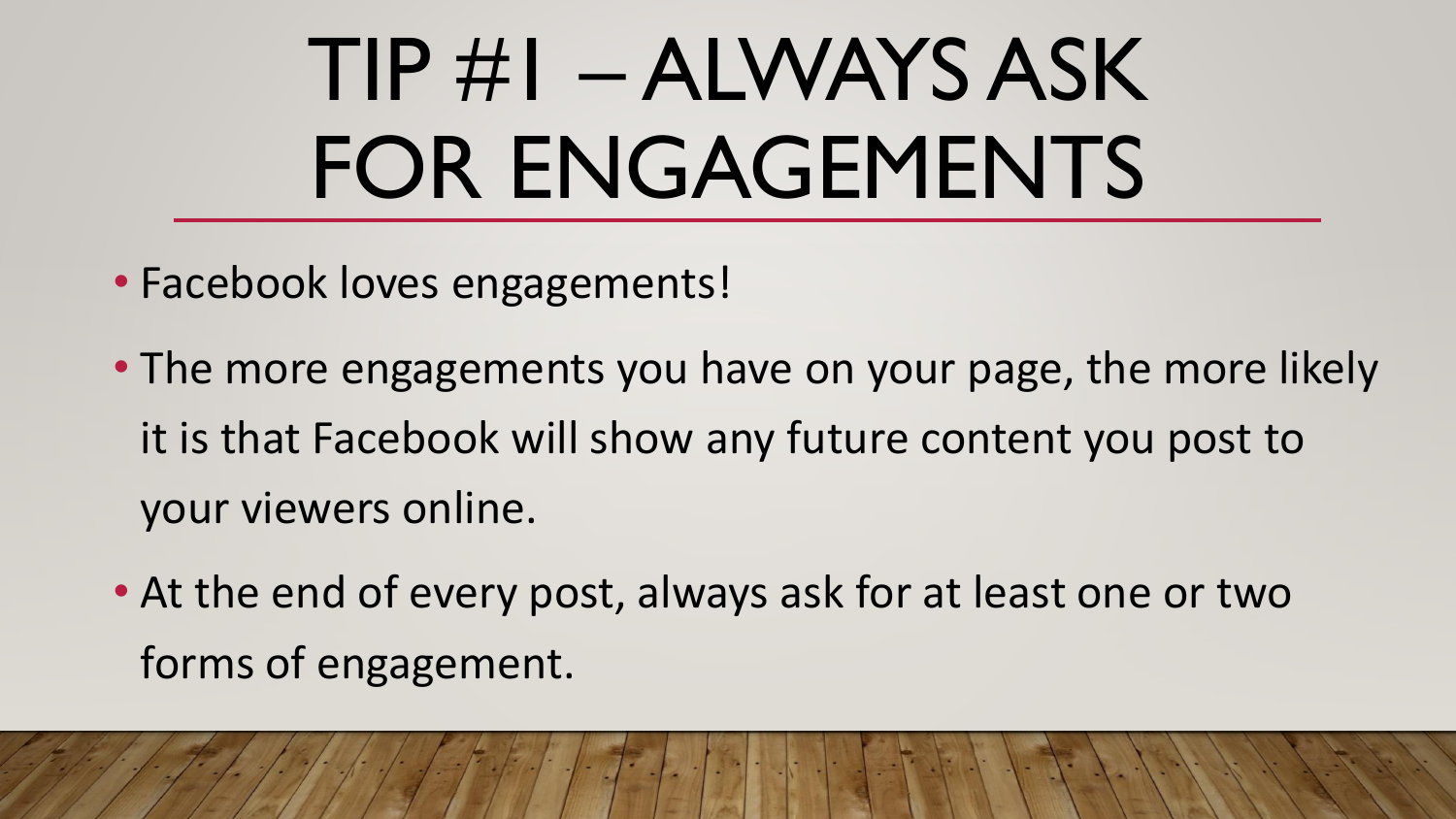## TIP #1 – ALWAYS ASK FOR ENGAGEMENTS

- Here are the top three engagement phrases that I use:
	- Comment, "Yes" and Share!
	- Click the link below for more!
	- Tag your friends and share!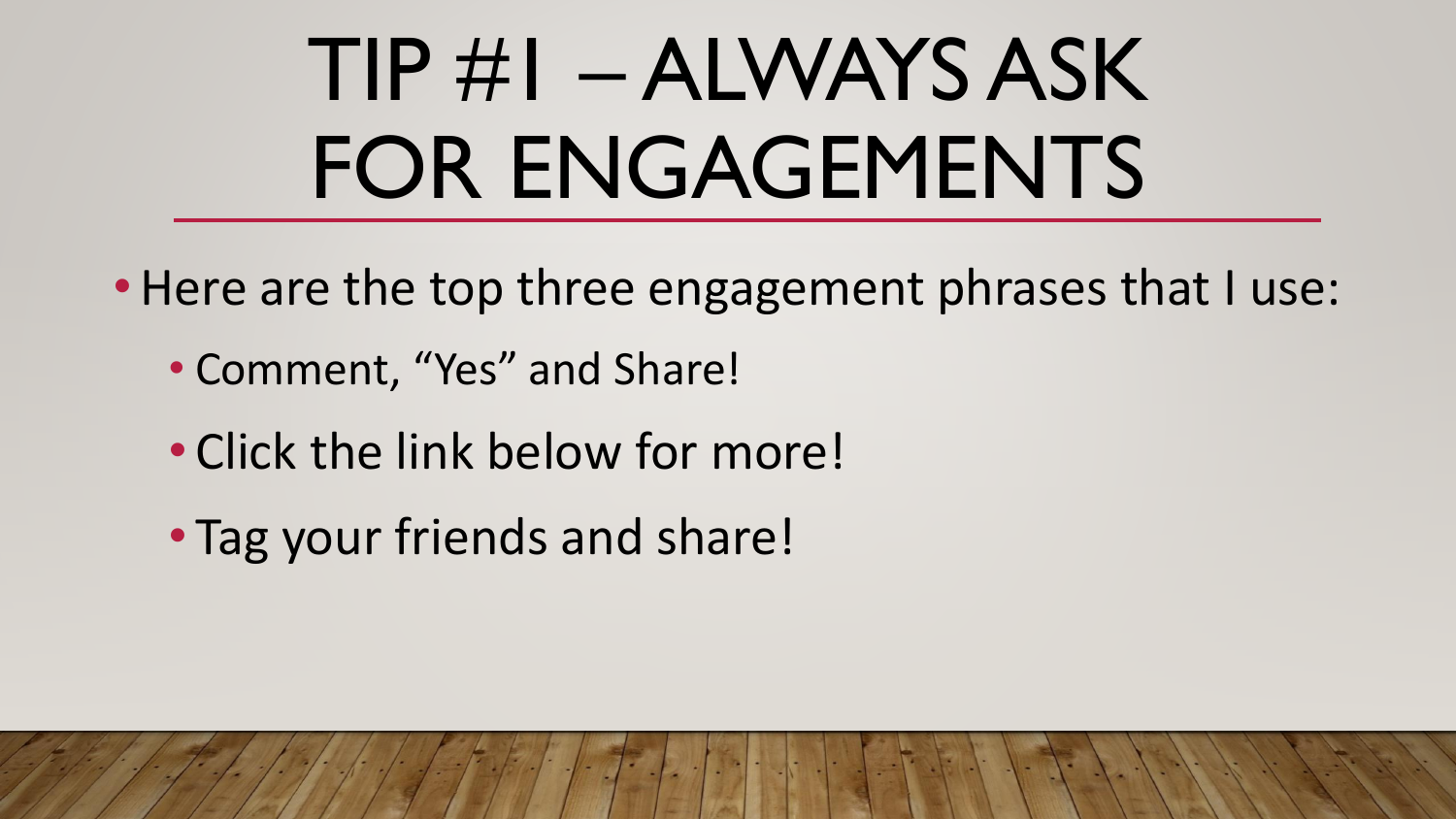### TIP #2 – BE SELECTIVE ON YOUR TOPIC AND YOUR POST

- 1.Posting content that is not relevant to your desired target audience is a common mistake people make on Facebook.
- 2.Do some research on Google Trends for topic ideas and to find out what people are interested in at that time.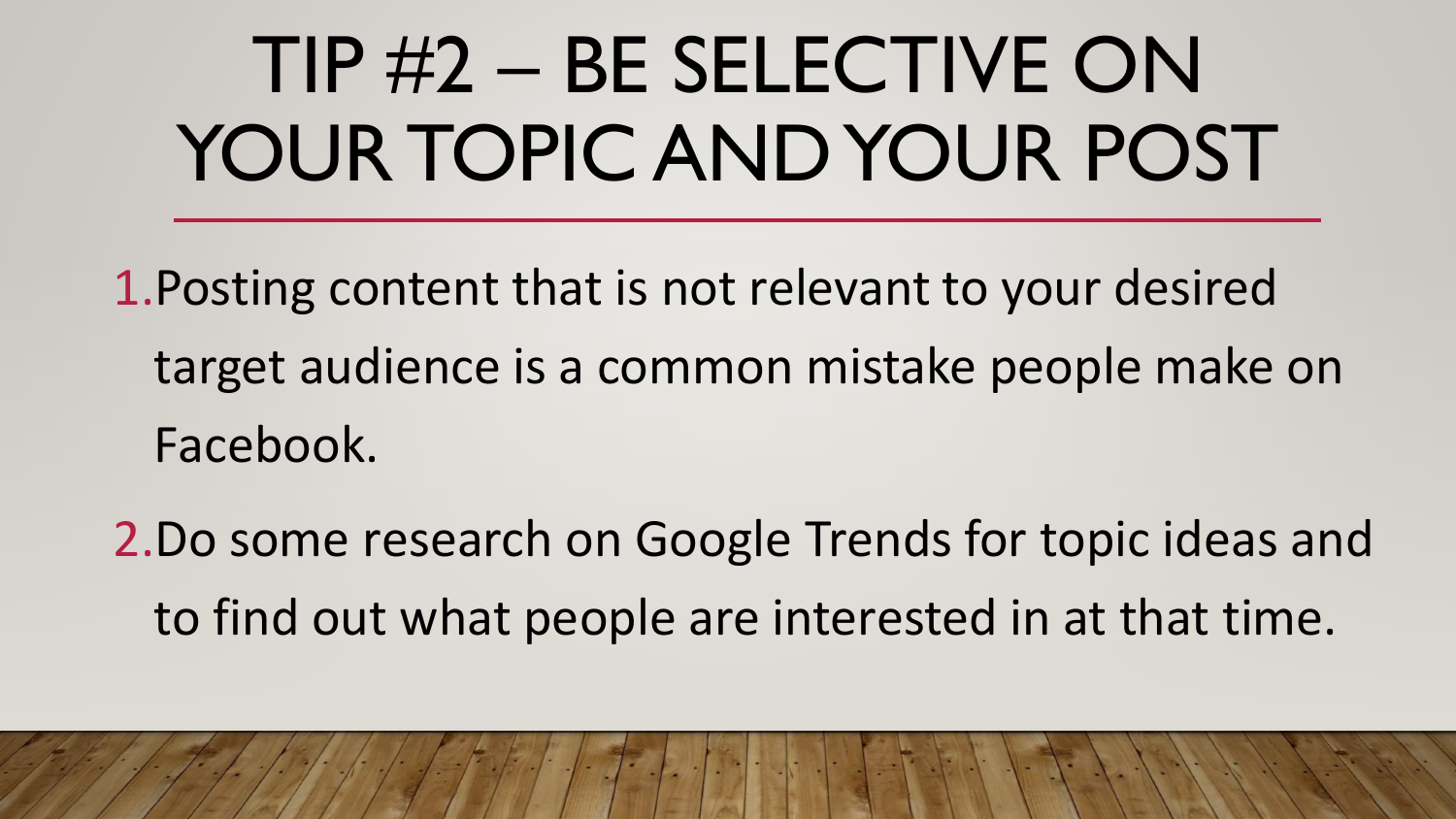#### TIP #3 – BROADCAST USING FACEBOOK LIVE VIDEOS

If a Facebook Live Broadcast is engaging enough, Facebook's algorithm will automatically (and organically) suggest it to people who have similar interests and/or people whose behavioural markers are similar to those who are already watching the broadcast.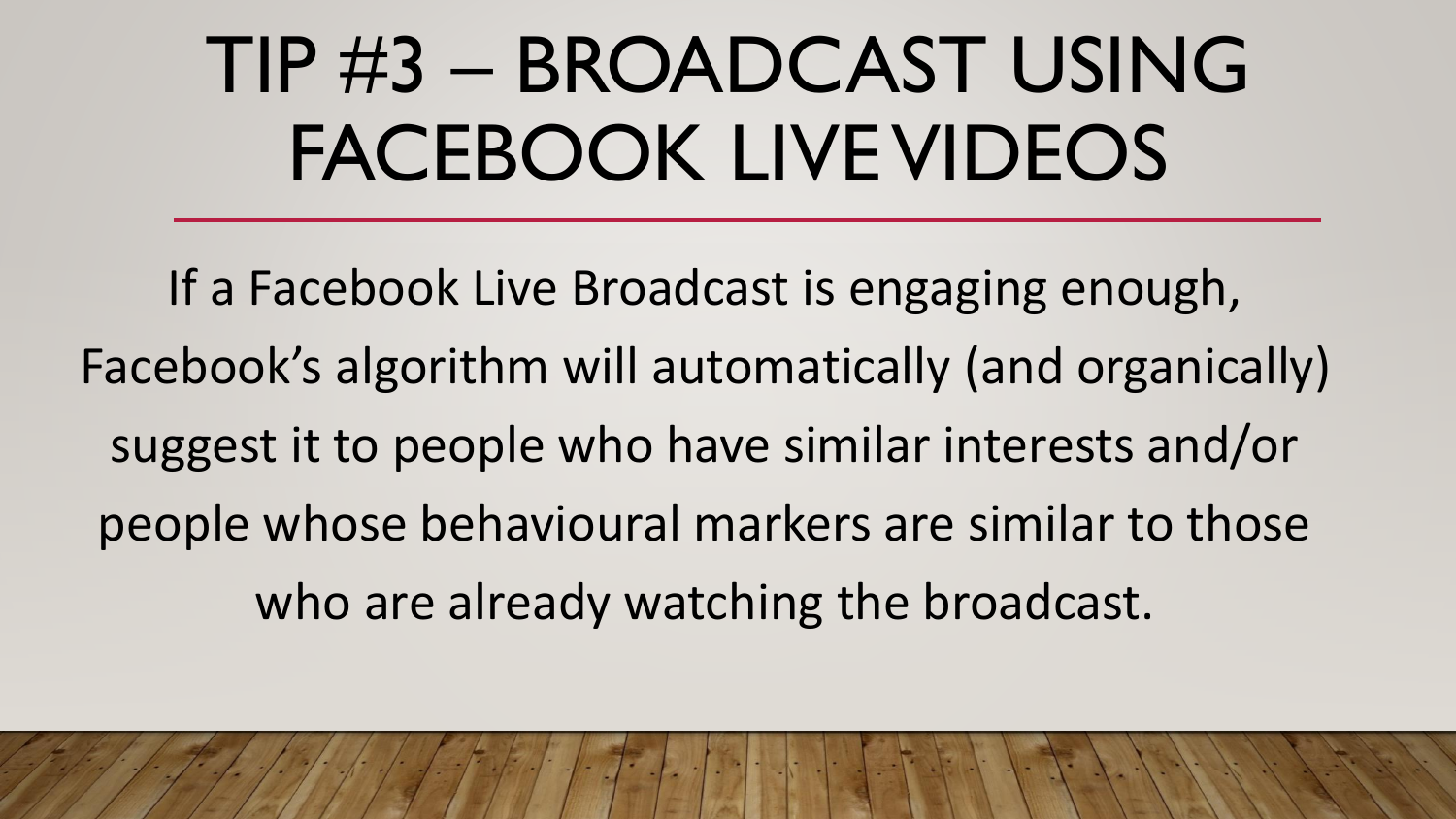## TIP #4 – BE CONSISTENT WITH YOUR UPDATES

1.Be disciplined and strategic when you post, and post regularly to maximise audience engagement.

2.The more Facebook detects that people are engaged with your posts, the more reach your posts will get in future.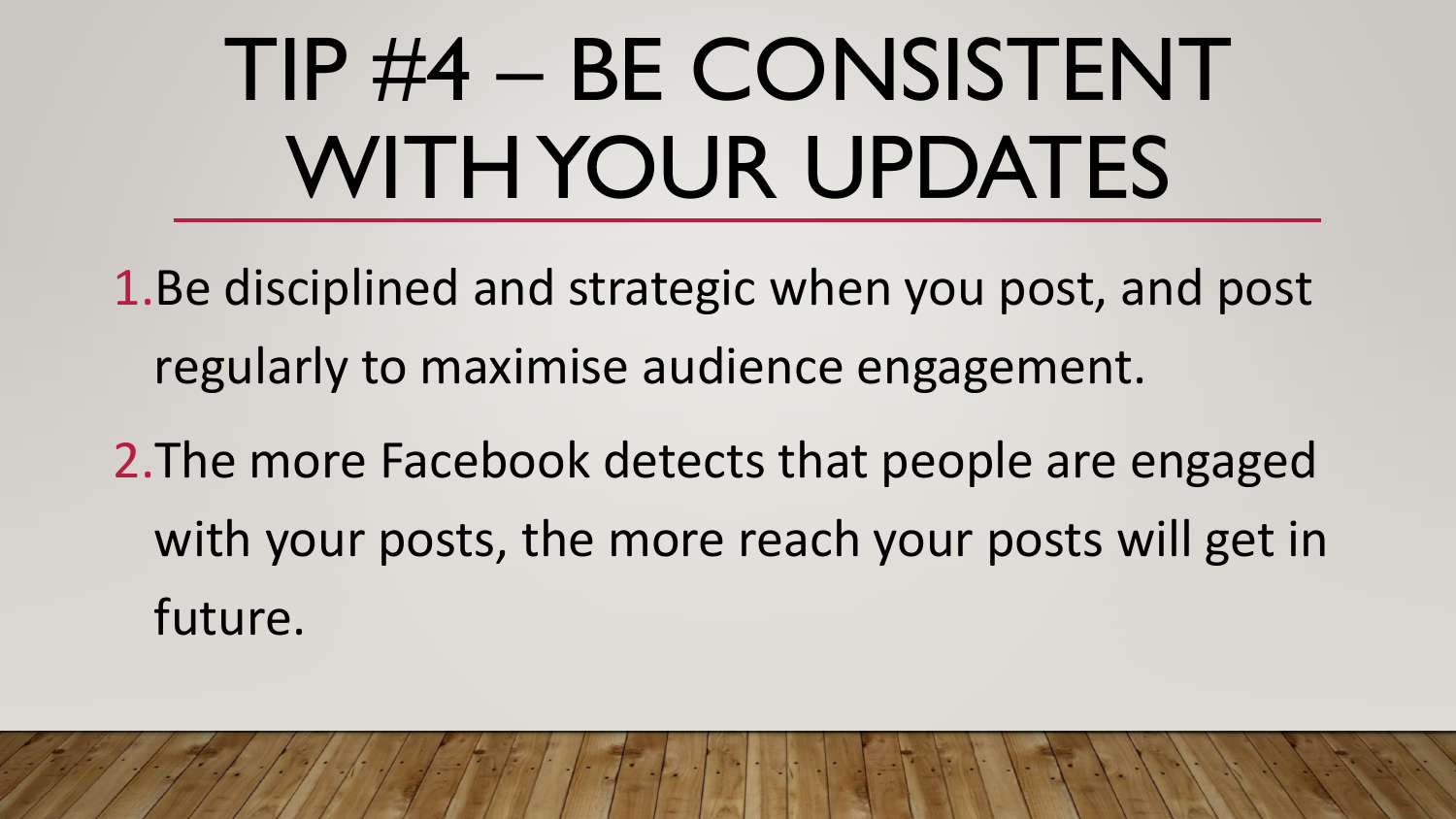## TIP #5 – PROMOTE YOUR CONTENT IN GROUPS

1.Search for Facebook groups that are relevant to the content you post and promote your posts there.

**2.Caution: Be careful not to post to more than 6 Facebook groups every 3 hours**. To do would get you flagged for spamming. $\left| \right|$  jesus Q

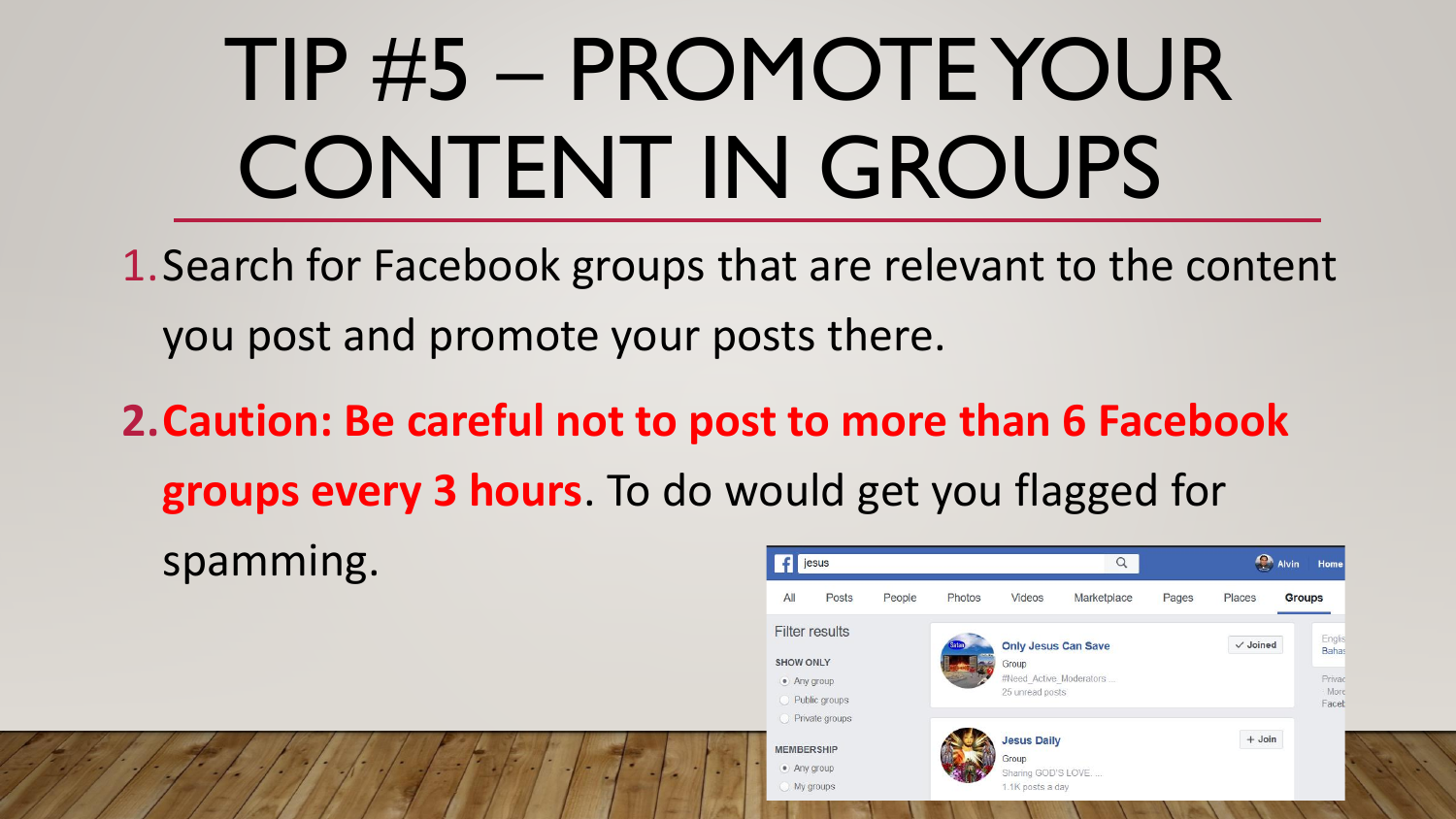## TIP #6 –TEST YOUR POST CONTENT TIMING

- 1.Some recommended times are: 8am, 10am, 12pm, 3pm, 5pm, 8pm and 10pm.
- 2.Do not promote the post during the one day test period.
- 3.Allow 24 hours for each post to be online before comparing the reach that the post has.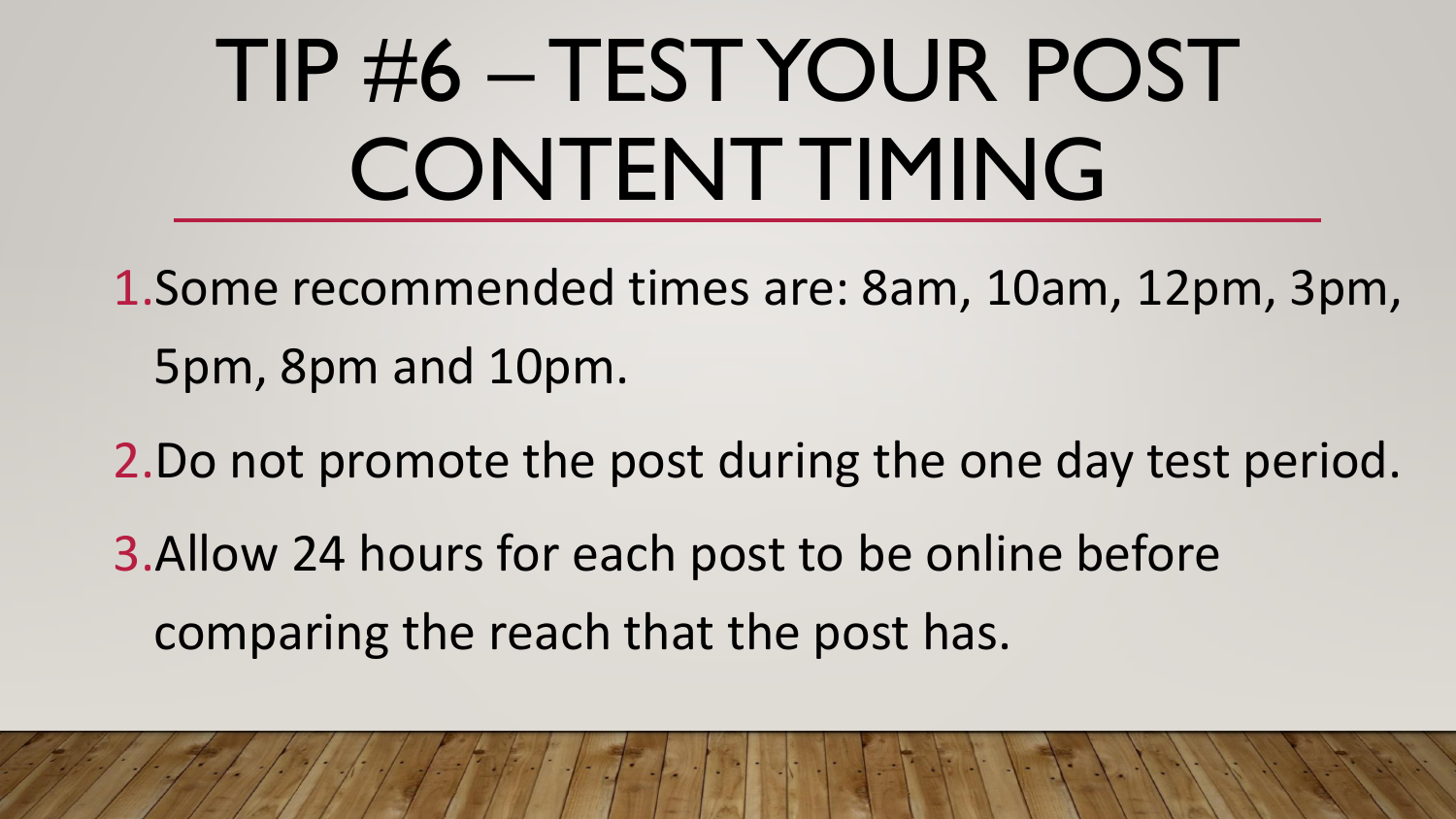#### TIP  $\#7$ POST ENGAGING IMAGES OR VIDEOS

God is able. God is good. God is merciful. God is forgiving. God is powerful. God is everything. **Brilliant Minds Quotes Can I get an Amen?** 



 $<3$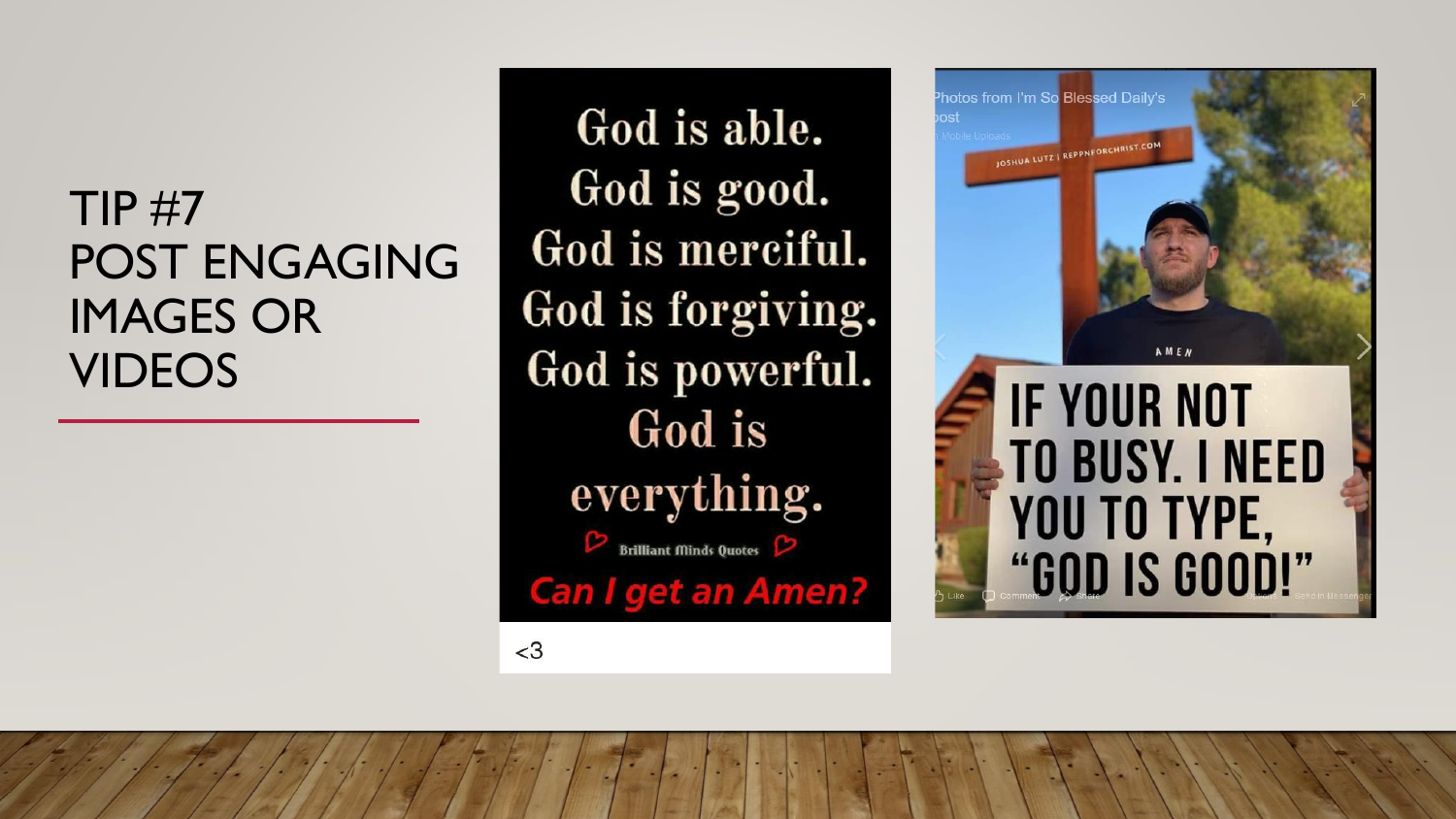## POST ENGAGING, VIRAL CONTENT

1.Ensure that the viral post is related to your topic and/or Page

2.Respond to every comment, or as many as possible to encourage more engagements.

3.Share the post to related groups online.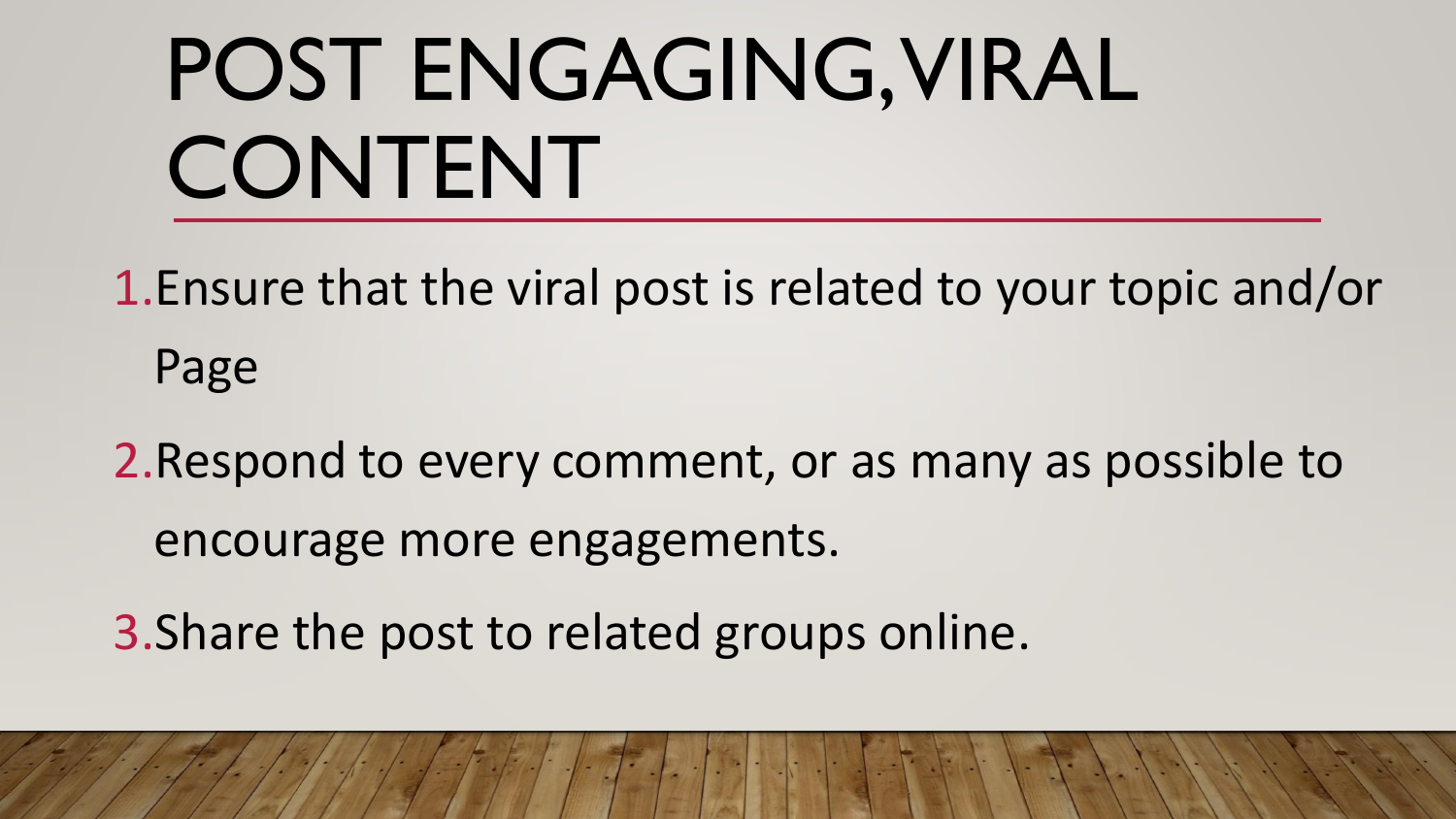# LOVE WHAT YOU HAVE LEARNT SO FAR?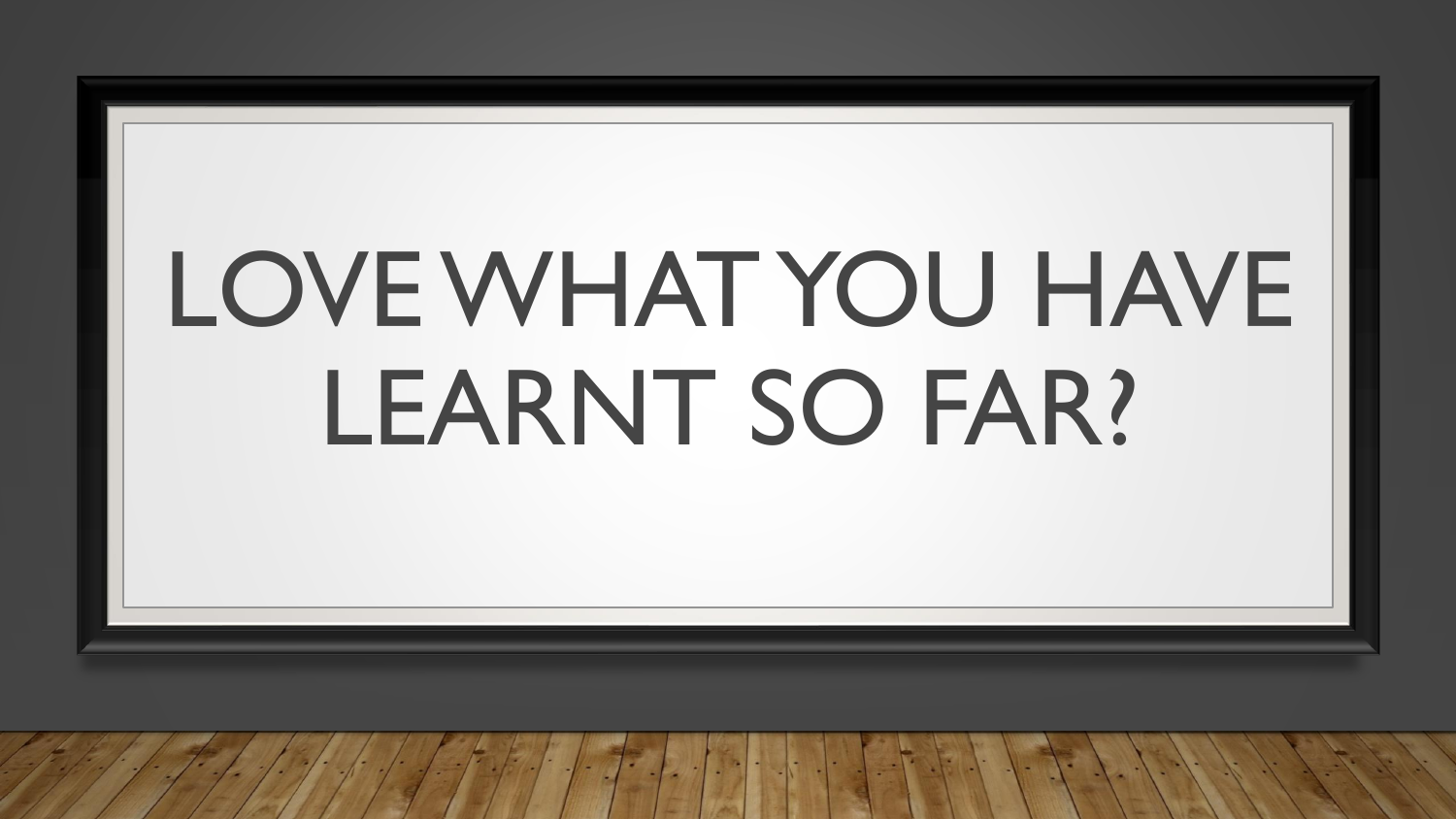#### REMEMBER TO APPLY AT LEAST ONE OF THESE TIPS HERE TODAY TO SEE IMPROVEMENTS